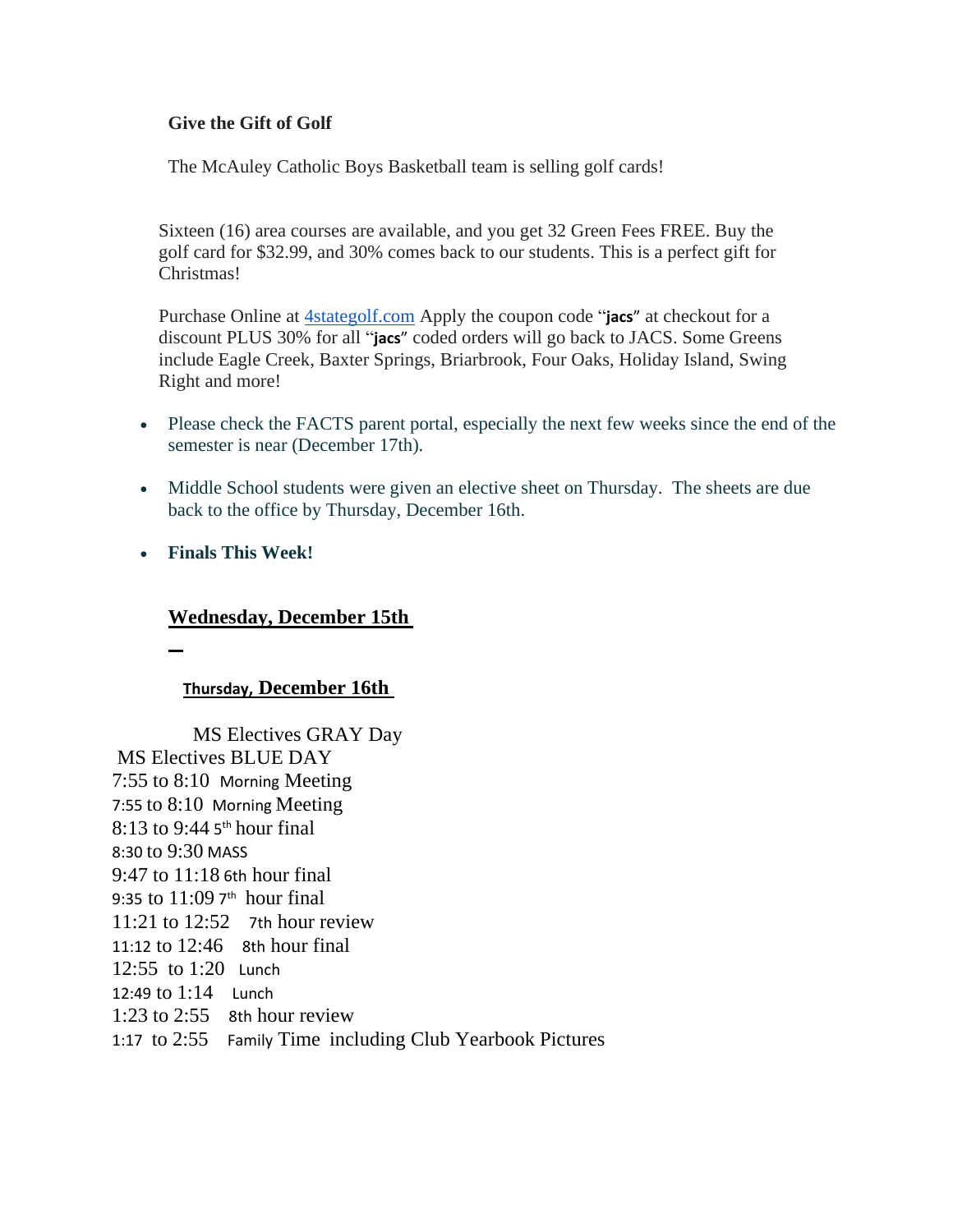- **The last day of Semester 1/Quarter 2 is December 17th.** When students return from Christmas break, we will be starting Semester 2/Quarter 3. Grade cards should be delivered the week of January 10th.
- The next St. Peter's mixer will be held during the morning of the last day of school for this semester **(December 17th)**. See the attached flyer for more information.
- **December 17th is a ½ day of school.** The bus will run as normal between McAuley and St. Mary's but there will be NO after school care that day.
- Help support your Booster Club by showing your school spirit and purchase your WARRIOR WEAR! If you would like to purchase any warrior apparel, please visit [Jacsstore.itemorder.com.](http://jacsstore.itemorder.com/)

# **Sporting Events**

December 16th Thursday Varsity Girls Basketball vs. Pierce City Here 6:00 p.m.

December 17th Friday Varsity Girls and Boys Basketball Vs. Northeast Vernon County Here 5:30 p.m.

*Friday's HS games vs Northeast Vernon County will be varsity only. There will not be a JV boys game that night.*

December 20th Monday Varsity Girls and Boys Basketball Vs. Galena KS Here 5:00 p.m.

## **Christmas Dress**

December 15th Wear **Beaudonse Flannel** 

### **Lunch Menu**

December 15th In House Catering Tomato Soup